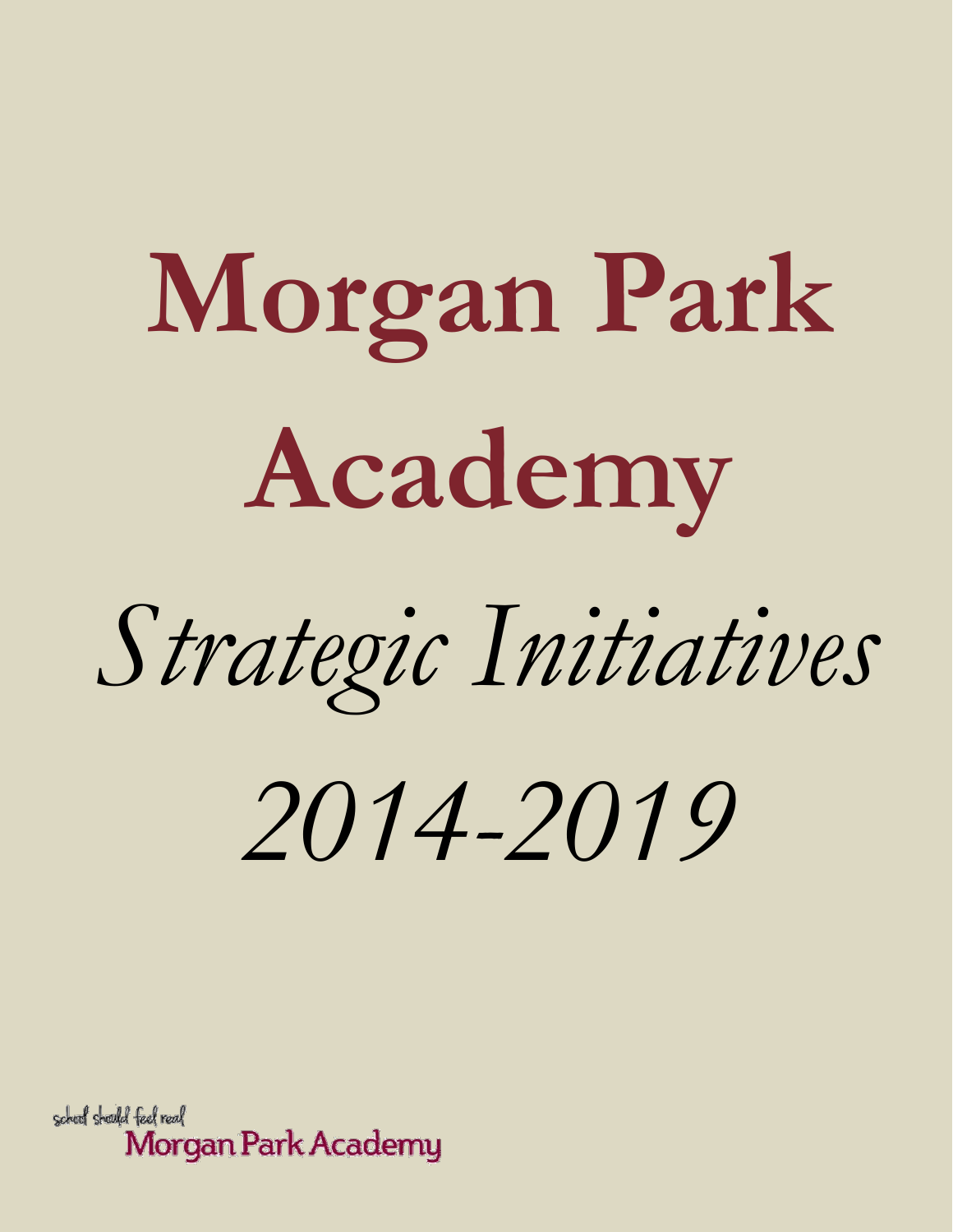# *Strategic Initiatives*

*2014-2019*

*Mission, Vision, Value*

#### **Our Mission**

Morgan Park Academy engages the whole child, inspires the independent learner, and prepares the global leader of tomorrow to make a positive difference in the world.

#### **Our Vision**

Morgan Park Academy aspires to be a beacon of education for the Chicagoland area by developing a learning community of innovative teachers, the best and brightest students, and exceptional facilities and resources.

#### **Our Values**

**Independent Thinking:** We believe in providing a rigorous, broad-based liberal arts program that inspires a student's pursuit of skills, knowledge and values.

### **Global Leadership:**

We believe that our student body should be socioeconomically, ethnically and culturally diverse, so that students delve into a curriculum that sees the world's challenges through a global lens.

### **A Whole Child Approach:**

We believe in an education that is both challenging and nurturing, by engaging students' heads, hearts and hands.

### **Mutual Respect:**

We believe that a school community should stand for and teach a set of core values: integrity, respect, responsibility, diligence, kindness, cooperation, and service.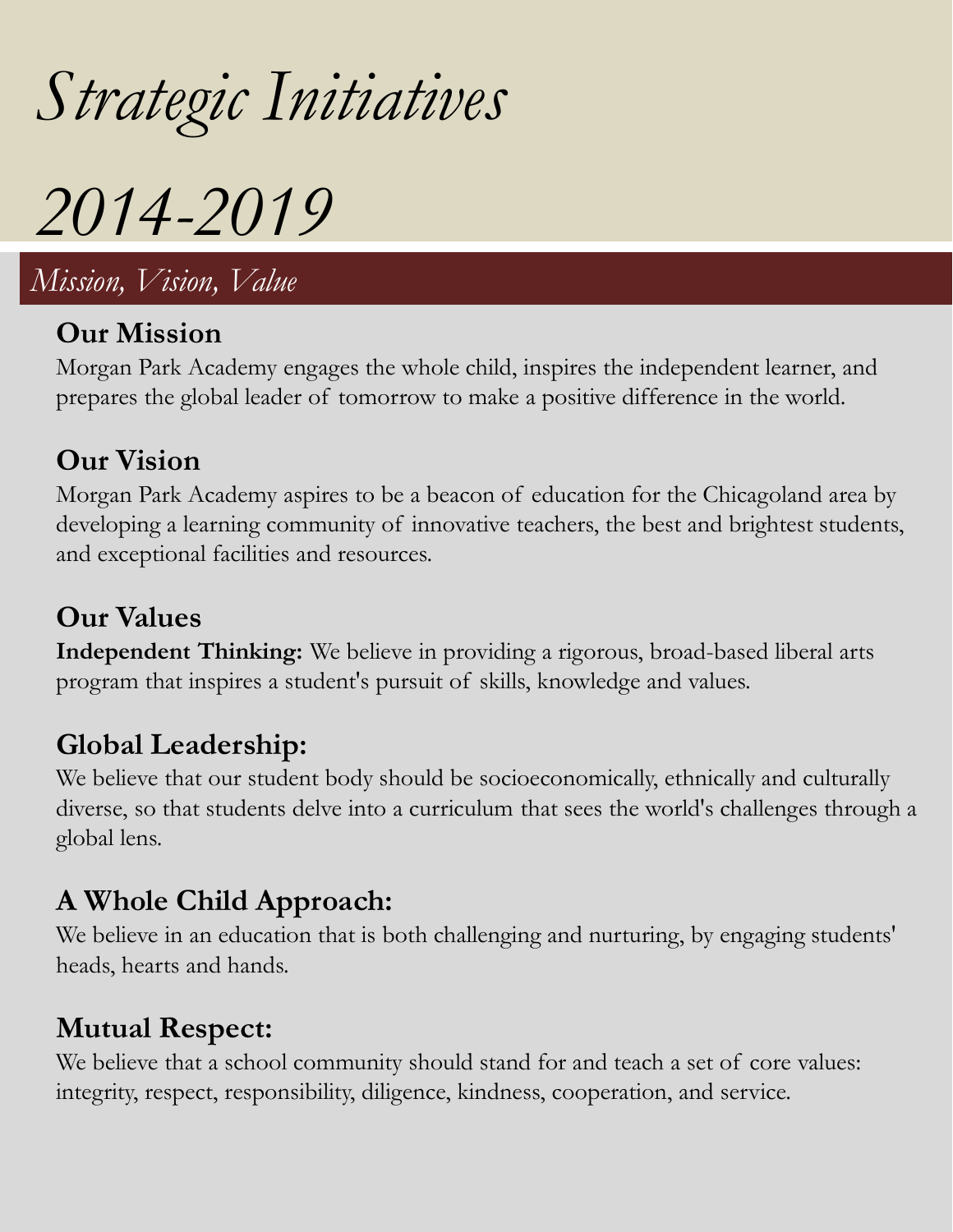# *Strategic Initiatives*

# *2014-2019*

*Admissions/Marketing*



# *Objectives*

- Increase and expand our international student recruitment efforts
- Improve student retention rates
- Continue to expand our brand with Crane marketing initiatives
- Improve admissions funnel tracking

# *Strategic Initiative*

- Position our external profile by differentiating our identity and emphasizing our distinctive programs and learning opportunities
- Continue to implement Crane marketing initiatives and evaluate results while looking at new initiatives to extend the Academy's profile
- Explore new joint initiatives with local schools and other strategic partnerships nationally, and internationally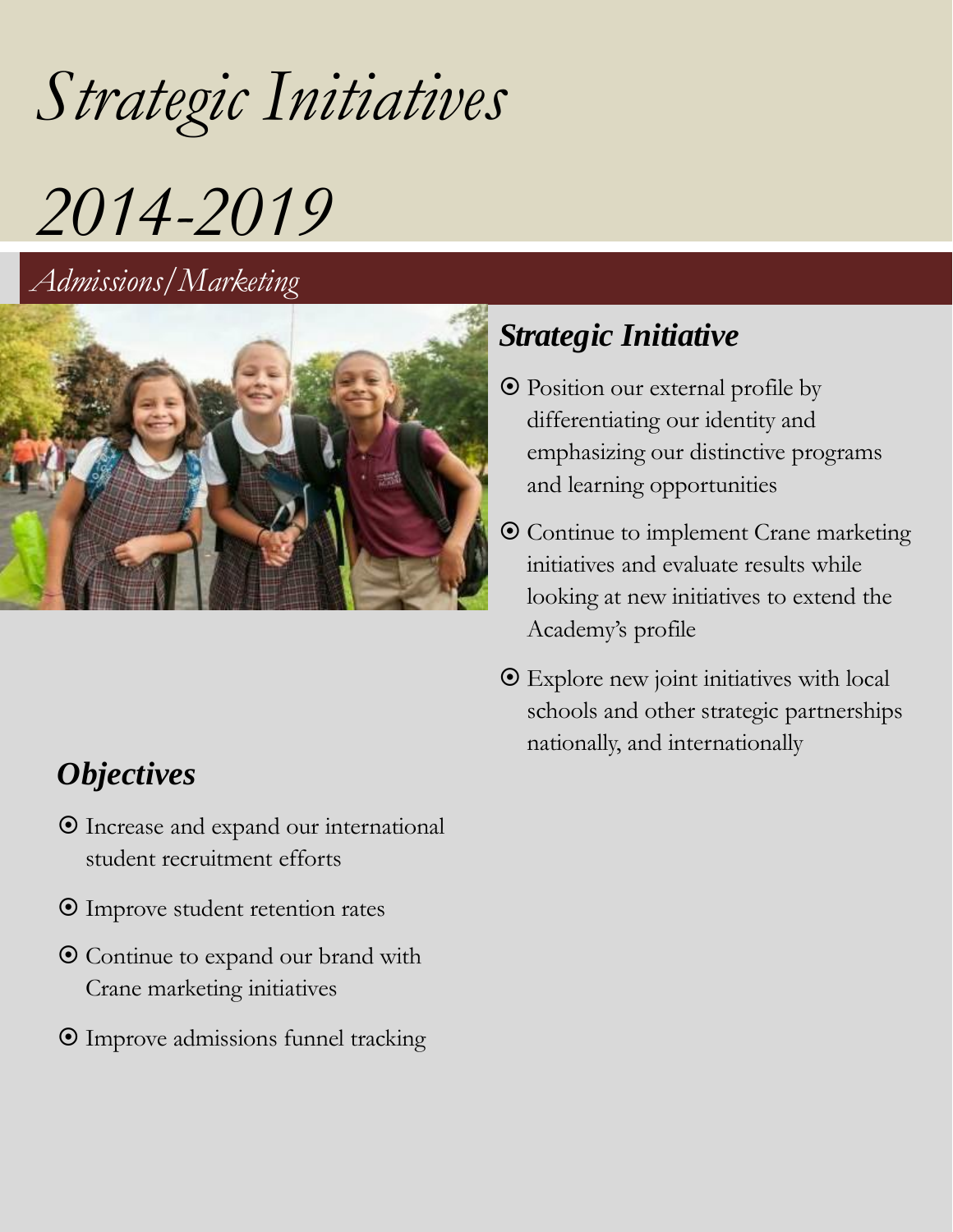*Strategic Initiatives*

*2014-2019*

*Financial Sustainability*

#### *Strategic Initiative*

- Strengthen and diversify our financial base by improving efficiency, increasing fundraising, and developing new revenue sources
- Budget and plan carefully evaluating priorities – competitive compensation, small class size, and financial aid – in setting tuition levels
- Reinforce major donor relations
- Review our tuition model as it relates to financial stability and value proposition



#### *Objectives*

- Revise tuition modeling process to strengthen financial base and address changing social/economic demographics
- Create ancillary revenue stream
- Develop donor profile and solicitation plan for major donors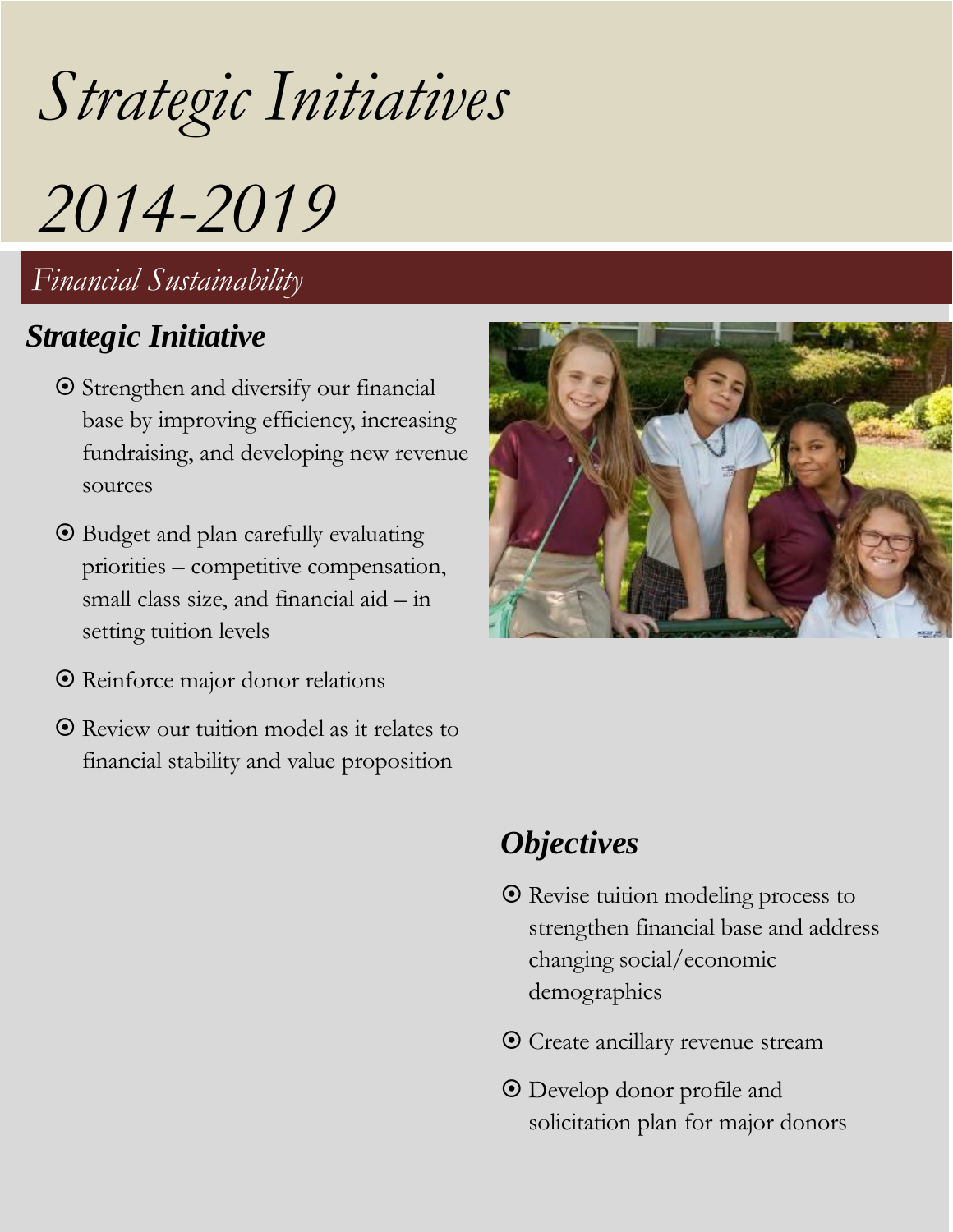*Strategic Initiatives 2014-2019*

*Academic Excellence*



# *Objectives*

- Foster and support cross-disciplinary movement and collaboration
- Optimize our approach to online learning
- Expand student services and support for our increasingly international student body
- Strengthen our college counseling program
- Document successes & market academic excellence

# *Strategic Initiative*

- Put student success first. Establish a more student-centered environment; academically rigorous and focused on outcomes; with strong, integrated support services, especially college advising
- Elevate global education by building on our international student body and academic culture, providing our students with opportunities to explore global issues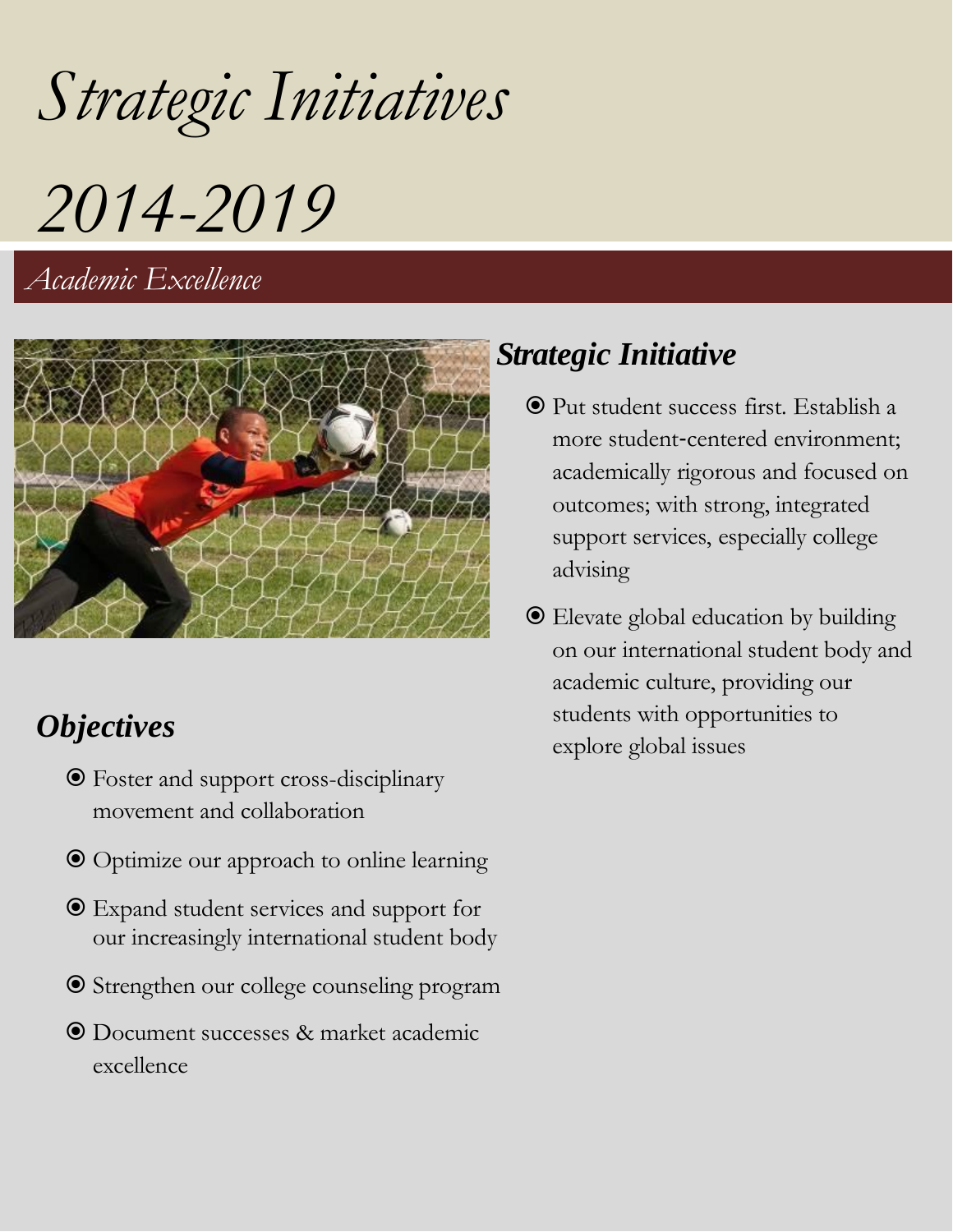# *Strategic Initiatives*

*2014-2019*

*Faculty and Staff Development*

### *Strategic Initiative*

- Ensure that the organizational structure of the school provides strong leadership, promotes professionalism, and foster trust between the faculty, administration and trustees
- Continue our strong commitment to professional development through the allotment of time and support
- Ensure that our working environment is one that is welcoming, respectful and professional and one in which every member of the community is committed to excellence



### *Objectives*

- Revised current organizational structure to provide strong leadership and academic direction
- Provide professional development opportunities – both internal and external – that further promotes academic excellence and innovation in teaching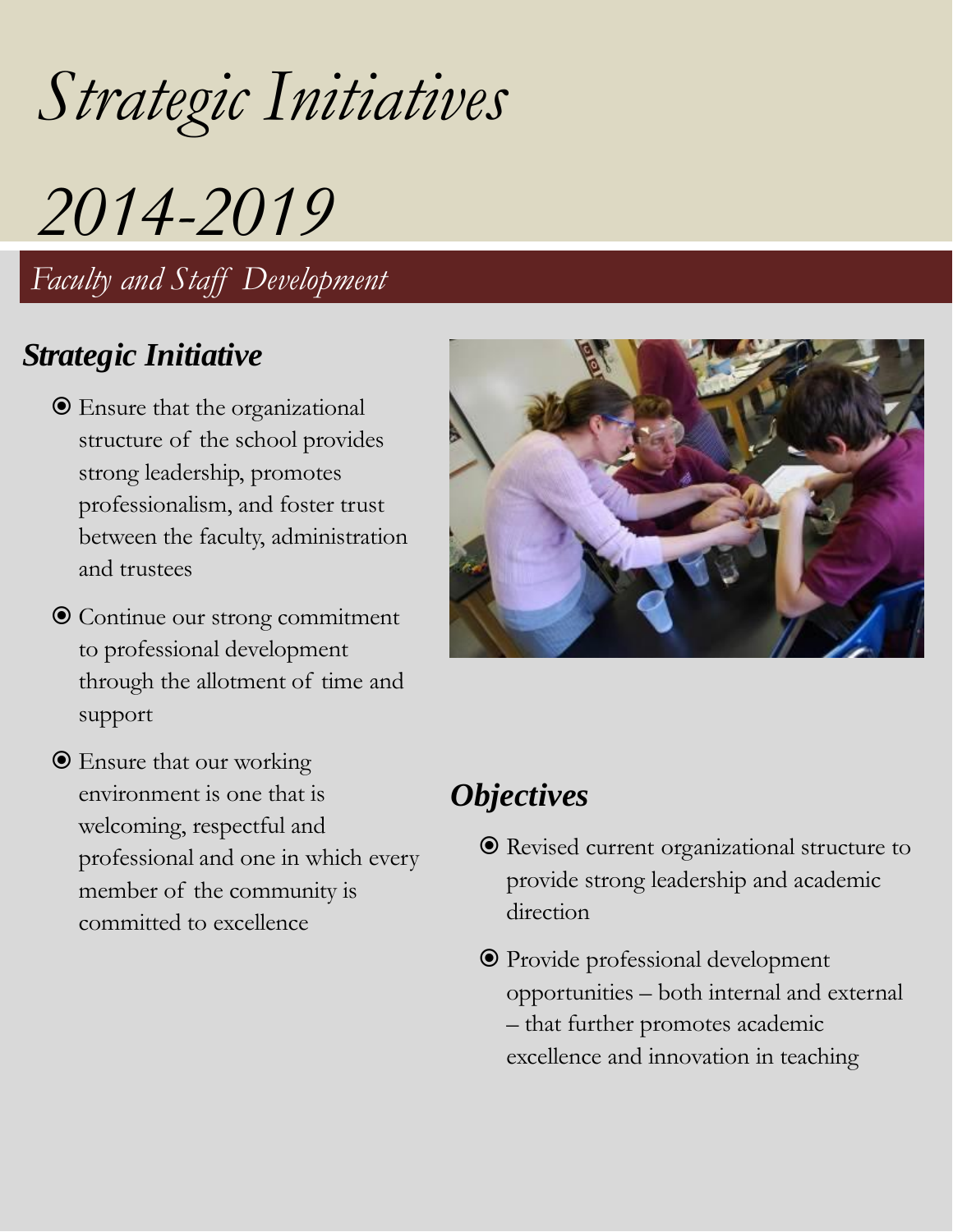# *Strategic Initiatives 2014-2019*

# *Community*



# *Objectives*

- Foster and support shared vision for Academy with constituent groups (parents, alum, faculty)
- Develop parent education series that highlights new developments in education and child development

### *Strategic Initiative*

- Create, communicate, and celebrate new and meaningful ways to engage parents in the life of the School and help it fulfill its mission
- Offer learning opportunities to parents on independent school education
- Improve communication to the parent body and broader community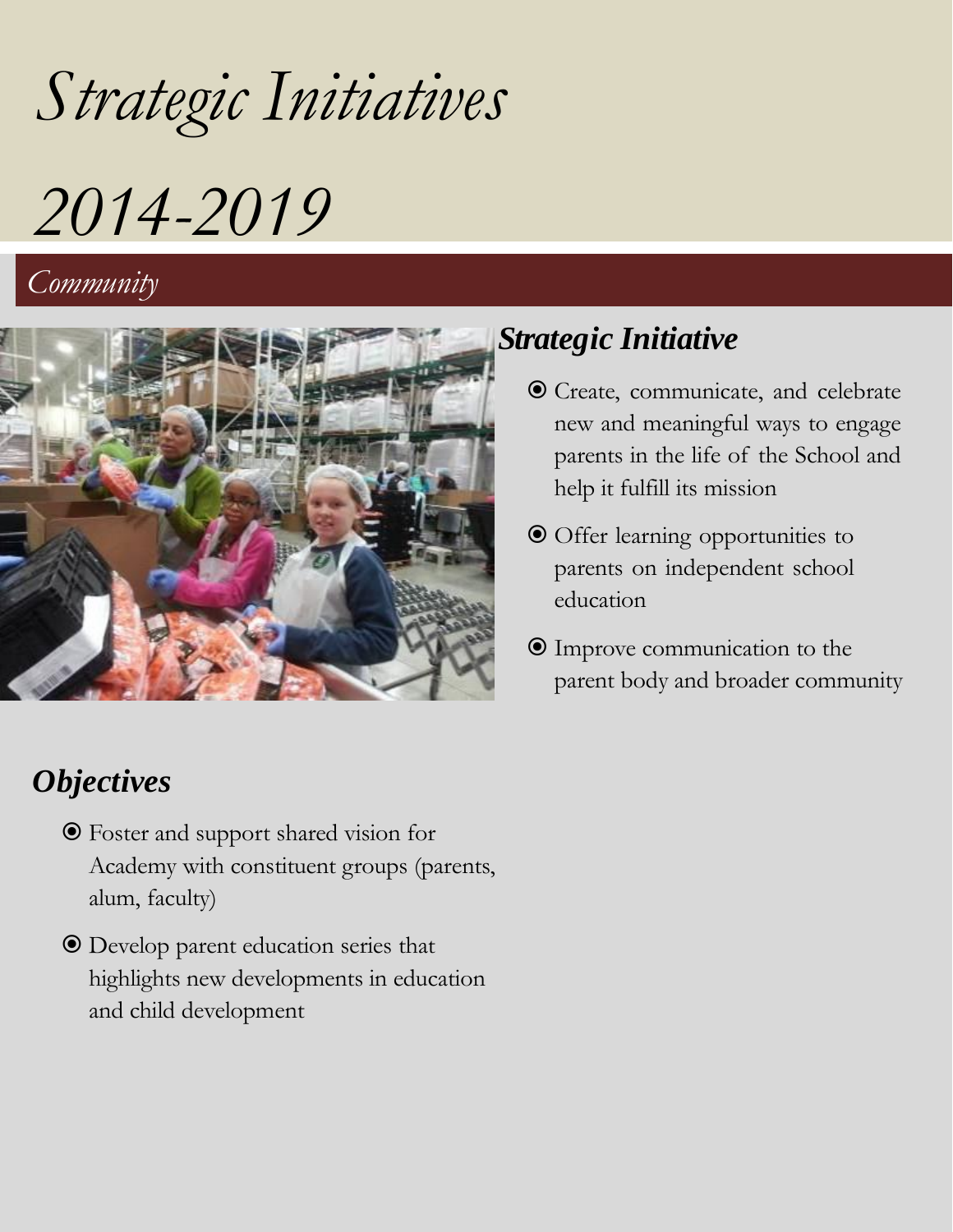*Strategic Initiatives*

*2014-2019*

#### *Facilities*

#### *Strategic Initiative*

- Across campus, continue to strive for more efficient use of our limited space, improved adjacencies, and more cost-effective facilities operations, while at the same time ensuring that teaching spaces are highly conducive to collaborative, technology‐dependent, and globally networked approaches
- Establish commitment to environmental sustainability emphasizing an interdisciplinary and holistic approach to foster community-wide awareness
- Improve our infrastructure to support our academic goals; and continue to improve our technology infrastructure and operations



# *Objectives*

- Develop a comprehensive best use of facilities plan
- Upgrade technology infrastructure to promote a more dynamic academic culture
- Collaborate with external communities to advance environmental sustainability efforts
- Perform State of Good Repairs audit on all campus facilities and prioritize campus repairs/upgrades